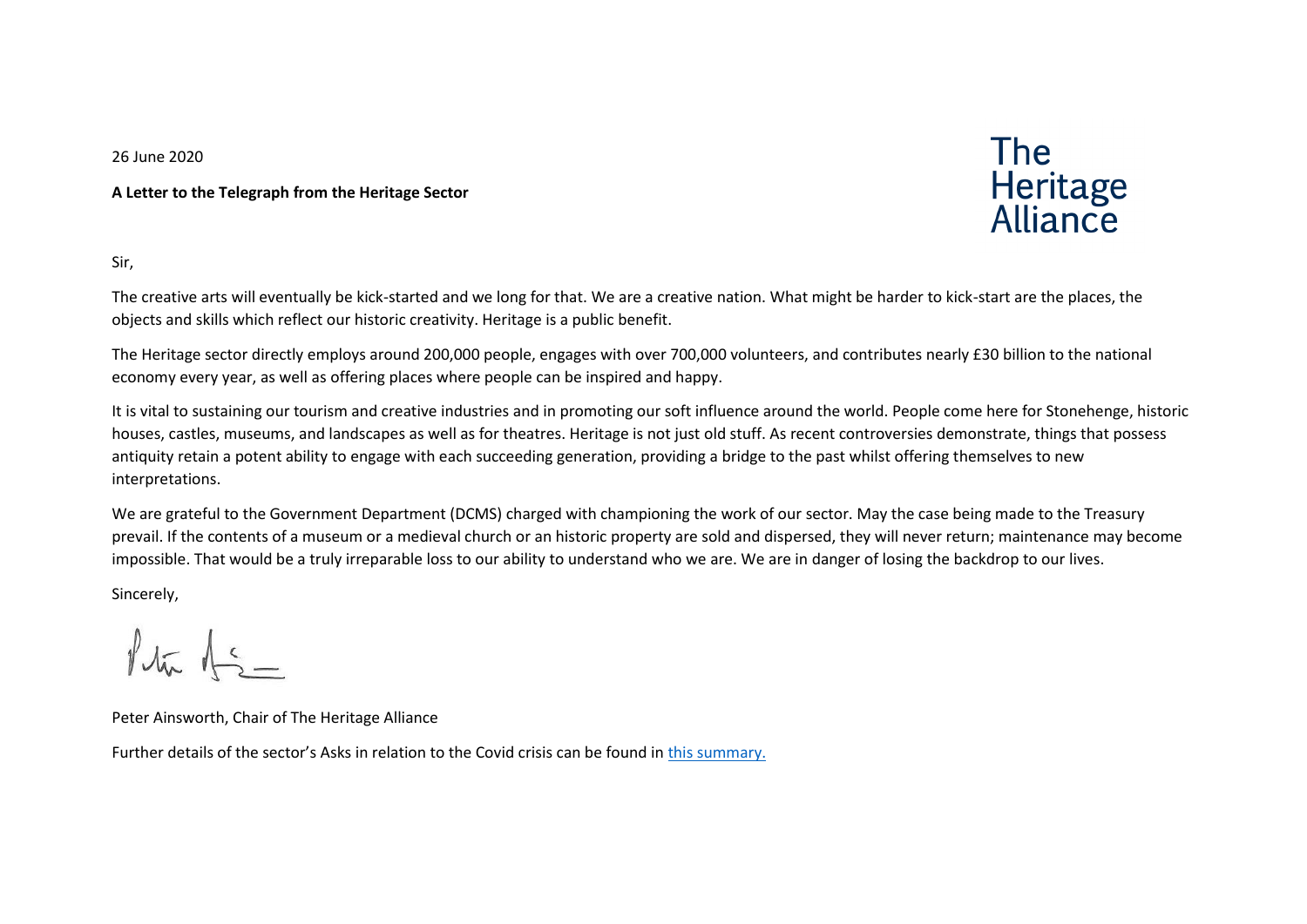| <b>First Name</b>        | <b>Last Name</b> | Role                                    | Organisation                                      |
|--------------------------|------------------|-----------------------------------------|---------------------------------------------------|
| Peter                    | Ainsworth        | Chair                                   | The Heritage Alliance                             |
| Peter                    | Aiers            | <b>Chief Executive</b>                  | <b>Churches Conservation Trust</b>                |
| John                     | <b>Barnes</b>    | <b>Chief Executive</b>                  | <b>Historic Royal Palaces</b>                     |
| Sarah                    | Beeny            | <b>Building Expert and Broadcaster</b>  |                                                   |
| James                    | <b>Birch</b>     | Chairman                                | <b>Historic Houses</b>                            |
| Sir Ian                  | Blatchford       | Chair                                   | National Museum Directors' Council                |
| Tim                      | Carroll          | Chairman                                | <b>Allchurches Trust</b>                          |
| Becky                    | Clark            | Director of Churches and Cathedrals     | The Archbishops' Council of the Church of England |
| Bernard                  | Donoghue         | Director                                | Association of Leading Visitor Attractions        |
| Paul                     | Drury            | President                               | Society of Antiquaries                            |
| James                    | Grierson         | Chair                                   | Institute of Conservation                         |
| Loyd                     | Grossman         | Chairman                                | The Royal Parks                                   |
| Prof Simon               | Heffer           | Historian                               | <b>Buckingham University</b>                      |
| Sir Gerald               | Howarth          | President                               | UK Historic Aircraft Association                  |
| Norman                   | Hudson           | Chairman                                | <b>Historic Houses Foundation</b>                 |
| Sir Simon                | Jenkins          | Former Chairman of the National Trust   |                                                   |
| Dr Anna                  | Keay             | Director                                | Landmark Trust                                    |
| Andrew                   | Lovett           | Chair                                   | <b>Association of Independent Museums</b>         |
| Kate                     | Mavor            | <b>Chief Executive</b>                  | English Heritage                                  |
| Neil                     | MacGregor        | Former Director of the British Museum   |                                                   |
| Matthew                  | Mckeague         | CEO                                     | Architectural Heritage Fund                       |
| Tim                      | Parker           | Chair                                   | <b>National Trust</b>                             |
| Richard                  | Parry            | <b>Chief Executive</b>                  | <b>Canal and River Trust</b>                      |
| Dr Janina                | Ramirez          | Art Historian and BBC documentary maker | University of Oxford                              |
| Neil                     | Redfern          | <b>Executive Director</b>               | <b>Council for British Archaeology</b>            |
| <b>Professor Alice</b>   | Roberts          | Academic and TV Presenter               | University of Birmingham                          |
| <b>Rt Hon Lord Chris</b> | Smith            | Chairman                                | Art Fund and Ex-Secretary Of State                |
| Dan                      | Snow             | <b>Historian and Broadcaster</b>        |                                                   |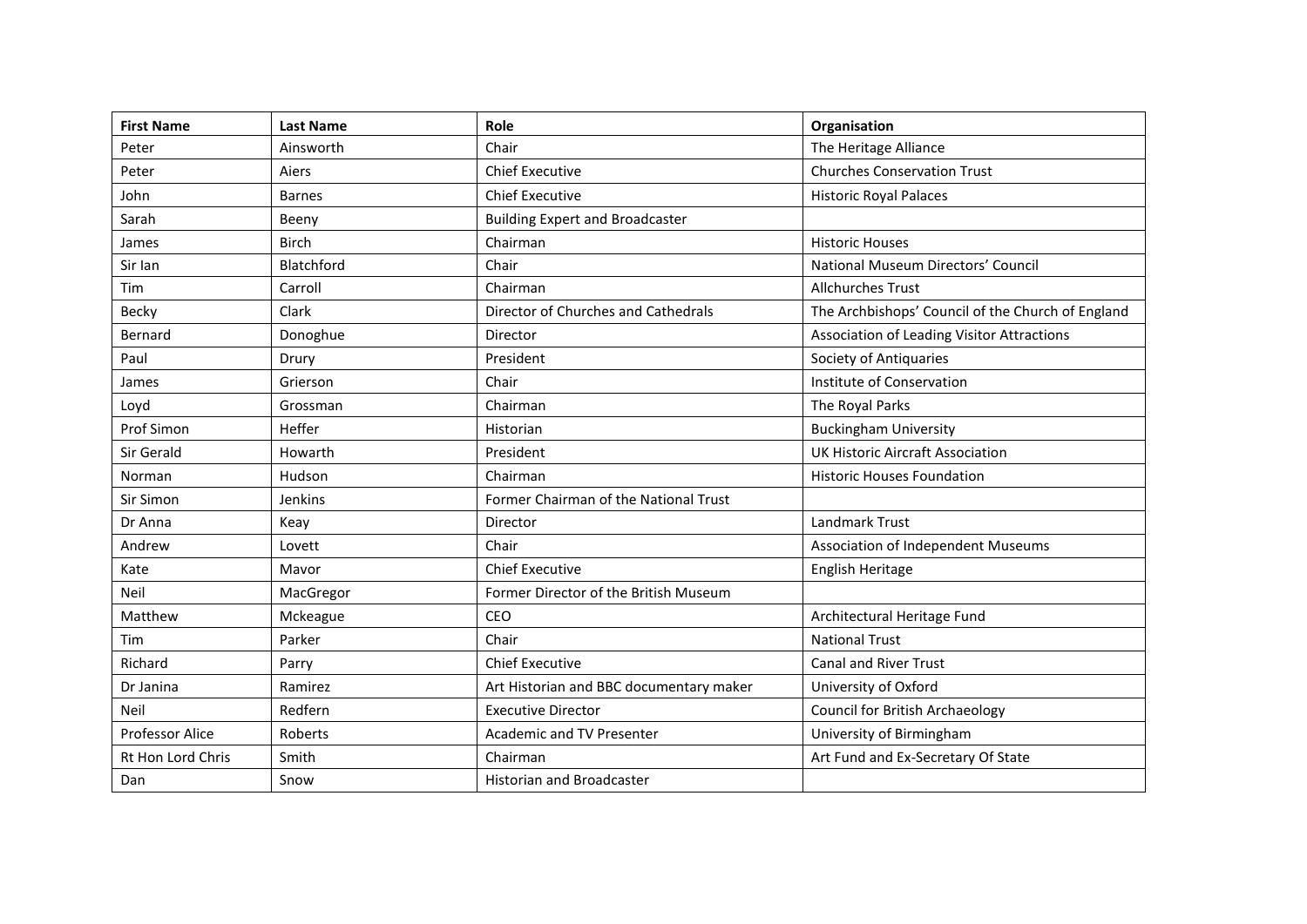| Su-Mei        | Thompson                              | <b>CEO</b>                        | <b>Media Trust</b>                                                |
|---------------|---------------------------------------|-----------------------------------|-------------------------------------------------------------------|
| Stuart        | Wilkinson                             | Chairman                          | <b>National Transport Trust</b>                                   |
| Anna          | Whitelock                             | Head of History and Broadcaster   | Royal Holloway College, University of London                      |
| Simon         | Ablett                                | Cathedral Architect at Portsmouth | <b>Ablett Architects</b>                                          |
| Claire        | Appleby                               | Architecture Adviser              | <b>Theatres Trust</b>                                             |
| Andrew        | Arrol                                 | <b>Cathedral Architect</b>        | York Minster                                                      |
| Nicholas      | Ashley-Cooper, Earl of<br>Shaftesbury | Patron                            | Ragged School Museum                                              |
| Nicholas      | <b>Barber CBE</b>                     | Trustee                           | <b>Historic Houses Foundation</b>                                 |
| Keitch C      | <b>Barley MBE</b>                     | Director                          | Barley Studios Ltd,<br><b>Stained Glass Conservation</b>          |
| Philip        | <b>Barrand</b>                        | Director                          | Martin Johnson & Co (York) Ltd                                    |
| Alexander     | Barron                                | <b>Chief Executive</b>            | West Dean College of Arts and Conservation                        |
| Tony          | Barton                                | Chairman                          | <b>Donald Insall Associates</b>                                   |
| Dr James      | <b>Bartos</b>                         | Chair                             | The Gardens Trust                                                 |
| Professor Ian | <b>Baxter</b>                         | Trustee & Heritage academic       | The Heritage Alliance & Heriot-Watt University                    |
| Diana         | <b>Beattie</b>                        | Chairman                          | London Historic Buildings Trust                                   |
| Mark          | Beattie-Edwards                       | <b>Chief Executive</b>            | <b>Nautical Archaeology Society</b>                               |
| Helen         | Bonser-Wilton                         | <b>Chief Executive</b>            | Mary Rose Trust                                                   |
| Andrew        | Boyce                                 | Director                          | Ferrey & Mennim Architects                                        |
| Michelle      | Boyle                                 | <b>Marketing Manager</b>          | McMonagle Stone                                                   |
| Stephen       | <b>Bradley</b>                        | Chair                             | <b>William Morris Society</b>                                     |
| Chris         | <b>Brayne</b>                         | <b>Chief Executive</b>            | <b>Wessex Archaeology</b>                                         |
| Pat           | <b>Brearey</b>                        | Secretary                         | Friends of the Alexandra Palace Theatre                           |
| Paul          | <b>Bridle</b>                         | Director                          | Visit Heritage                                                    |
| Andrew        | Brown                                 | Director                          | Brown and Ralph Ltd Stonemasonry and<br>Restoration               |
| Tim           | Bryan                                 | Chair                             | Association of British Transport & Engineering<br>Museums (ABTEM) |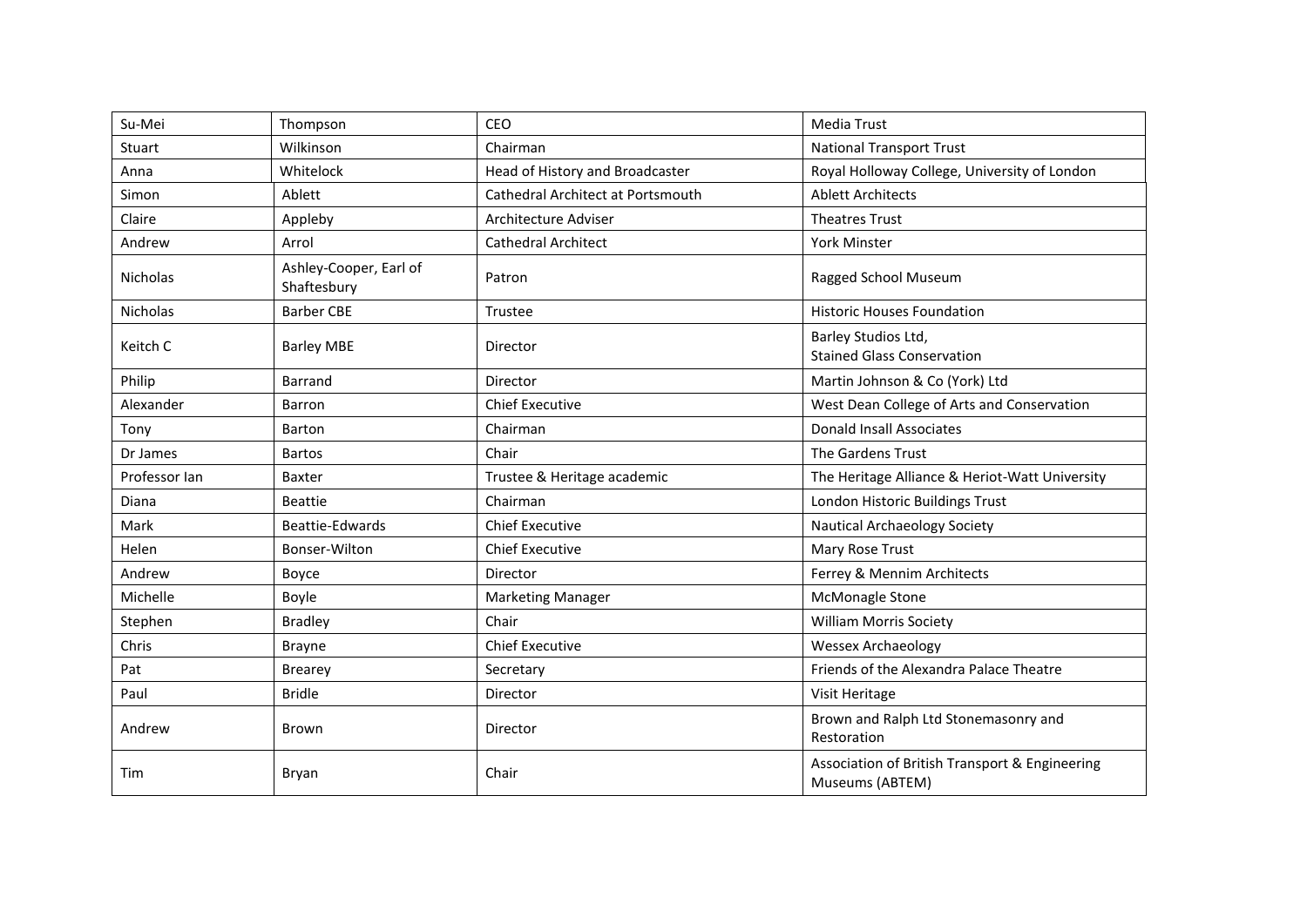| Jane        | <b>Buxey</b>            | <b>Chief Executive</b>                                                                 | <b>Stone Federation Great Britain</b>                                                 |
|-------------|-------------------------|----------------------------------------------------------------------------------------|---------------------------------------------------------------------------------------|
| Fiona       | Cairns                  | Director                                                                               | <b>Suffolk Preservation Society</b>                                                   |
| John        | Carman                  | Senior Lecturer in Heritage Valuation                                                  | Ironbridge International Institute for Cultural<br>Heritage, University of Birmingham |
| Oliver      | Caroe                   | Surveyor to the Fabric of St. Paul's Cathedral,<br>London                              | Caroe Architecture Ltd                                                                |
| Gordon      | Cartwright              | <b>Managing Director</b>                                                               | Go-Wright Ltd                                                                         |
| Andrew      | Catto AA Dip RIBA       | President                                                                              | <b>Association of Consultant Architects</b>                                           |
| Kelley      | Christ                  | <b>Cathedral Architect</b>                                                             | St Albans, Southwark and Coventry                                                     |
| Roy         | Clare CBE DL            | Chair                                                                                  | Chelmsford Cultural Development Trust                                                 |
| Dr Tim      | Cockrell                | Freelance Archaeologist                                                                | None                                                                                  |
| Phil        | Coffey                  | Director                                                                               | <b>Coffey Architects</b>                                                              |
| Dr James    | Cole                    | Archaeology Lecturer                                                                   | University of Brighton                                                                |
| Chris       | Cotton                  | <b>Cathedral Architect</b>                                                             | Durham Cathedral                                                                      |
| Christopher | <b>Cotton RIBA AABC</b> | <b>Honorary Secretary</b>                                                              | <b>Cathedral Architects Association</b>                                               |
| Ben         | Cowell                  | <b>Director General</b>                                                                | <b>Historic Houses</b>                                                                |
| Dr Oliver   | Cox                     | Heritage Engagement Fellow and Co-Lead of<br><b>Oxford University Heritage Network</b> | University of Oxford                                                                  |
| <b>Nick</b> | Cox                     | Architect                                                                              | <b>Nick Cox Architects</b>                                                            |
| Tony        | Crouch                  | Chairman                                                                               | World Heritage UK                                                                     |
| Dr Chris    | Cumberpatch             | Freelance Archaeologist                                                                | None                                                                                  |
| Alan        | Cunningham              | <b>Managing Director</b>                                                               | Cunningham Stone Masonry Limited                                                      |
| James       | Dalton                  | Director                                                                               | Heritage Conservation Restoration Ltd                                                 |
| Debbie      | Dance                   | Chair                                                                                  | <b>Historic Chapels Trust</b>                                                         |
| John        | Darlington              | <b>Executive Director</b>                                                              | World Monuments Fund Britain                                                          |
| Erica       | Davies                  | Director                                                                               | Ragged School Museum                                                                  |
| Tim         | Davies                  | <b>Tourism Consultant</b>                                                              | Copper Phoenix                                                                        |
| Caroline    | Davison                 | Director                                                                               | Norfolk Archaeological Trust                                                          |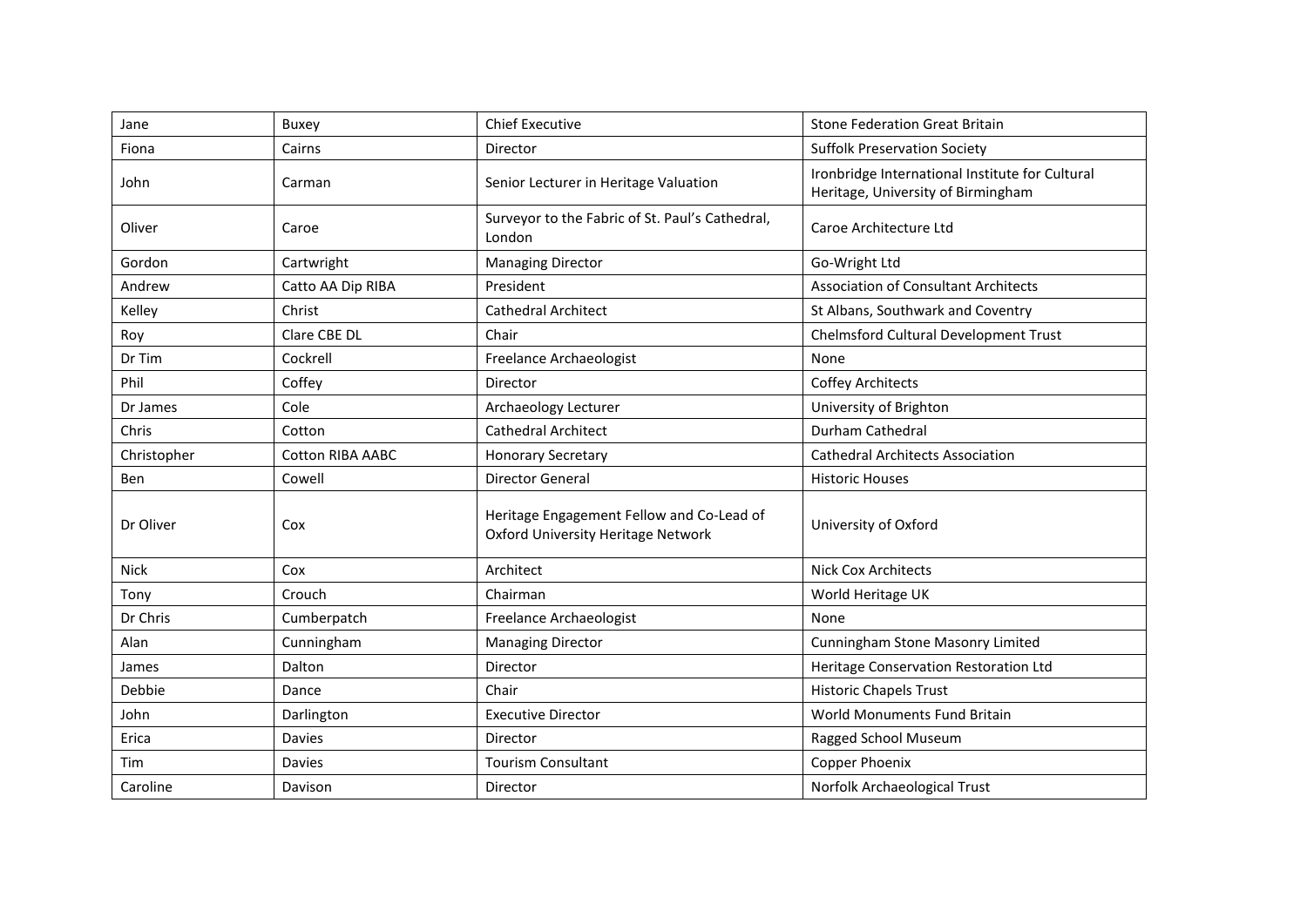| Linda          | DeHavilland              | <b>Office Manager</b>                | Ammonite Projects Limited                                                 |
|----------------|--------------------------|--------------------------------------|---------------------------------------------------------------------------|
| Benjamin       | Derbyshire               | Chair, HTA Design LLP                | Immediate Past President RIBA,<br><b>Historic England Commissioner</b>    |
| <b>Brian</b>   | Dixon                    | <b>National Secretary</b>            | <b>Aviation Heritage UK</b>                                               |
| Philip         | Dixon                    | Cathedral Archaeologist              | Southwell Minster                                                         |
| Sarah          | Dowd                     | <b>Managing Director</b>             | <b>Tricolor Associates</b>                                                |
| Michael        | Drury                    | <b>Cathedral Architect</b>           | Westminster Cathedral                                                     |
| Michael        | Duffy                    | <b>Managing Director</b>             | Pavehall Plc                                                              |
| Peter          | Dunn                     | <b>Managing Director</b>             | Weldon Stone Enterprises Ltd                                              |
| Christopher    | Dyson                    | Architect                            | Chris Dyson Architects                                                    |
| Natasha        | Eden                     | <b>Chief Operating Officer</b>       | <b>Black Country Living Museum</b>                                        |
| Neil           | Edwards                  | <b>Chief Executive</b>               | The Inland Waterways Association                                          |
| Wally          | Epton                    | Chairman                             | <b>UK Historic Aircraft Association</b>                                   |
| Bob            | Evans                    | Chair                                | Friends of the Newport Ship                                               |
| Carlin         | Fier                     | <b>Head of Brand and Placemaking</b> | <b>Battersea Power Station</b>                                            |
| lan            | Flint                    | <b>Chief Executive Officer</b>       | Stow Maries Great War Aerodrome                                           |
| Kirsten        | Forrest                  | <b>Curatorial Manager</b>            | Alexandra Palace                                                          |
| Rosie          | Fraser                   | Vice Chairman                        | London Historic Buildings Trust                                           |
| Dr Jennifer M. | Freeman OBE              | Chair                                | Waltham Abbey Royal Gunpowder Mills Operating<br>Company (Charitable) Ltd |
| Ron            | <b>Fulton CEng FRAeS</b> | <b>Technical Director</b>            | <b>Boscombe Down Aviation Collection</b>                                  |
| Dr Mike        | Galer                    | <b>CEO/General Manager</b>           | Crich Tramway Village, home of the National<br><b>Tramway Museum</b>      |
| Matthias       | Garn                     | Master Mason                         | Matthias Garn & Partners                                                  |
| Paul           | Garwood                  | Senior Lecturer in Archaeology       | University of Birmingham                                                  |
| Keith          | Gibbins                  | Director                             | <b>British Two Stroke Club</b>                                            |
| Lizzie         | Glithero-West            | <b>Chief Executive</b>               | The Heritage Alliance                                                     |
| Simon          | Goude                    | Director                             | The Ethical Stone Company                                                 |
| Dr John        | Gough                    | Chair                                | York Minster Fabric Advisory Committee                                    |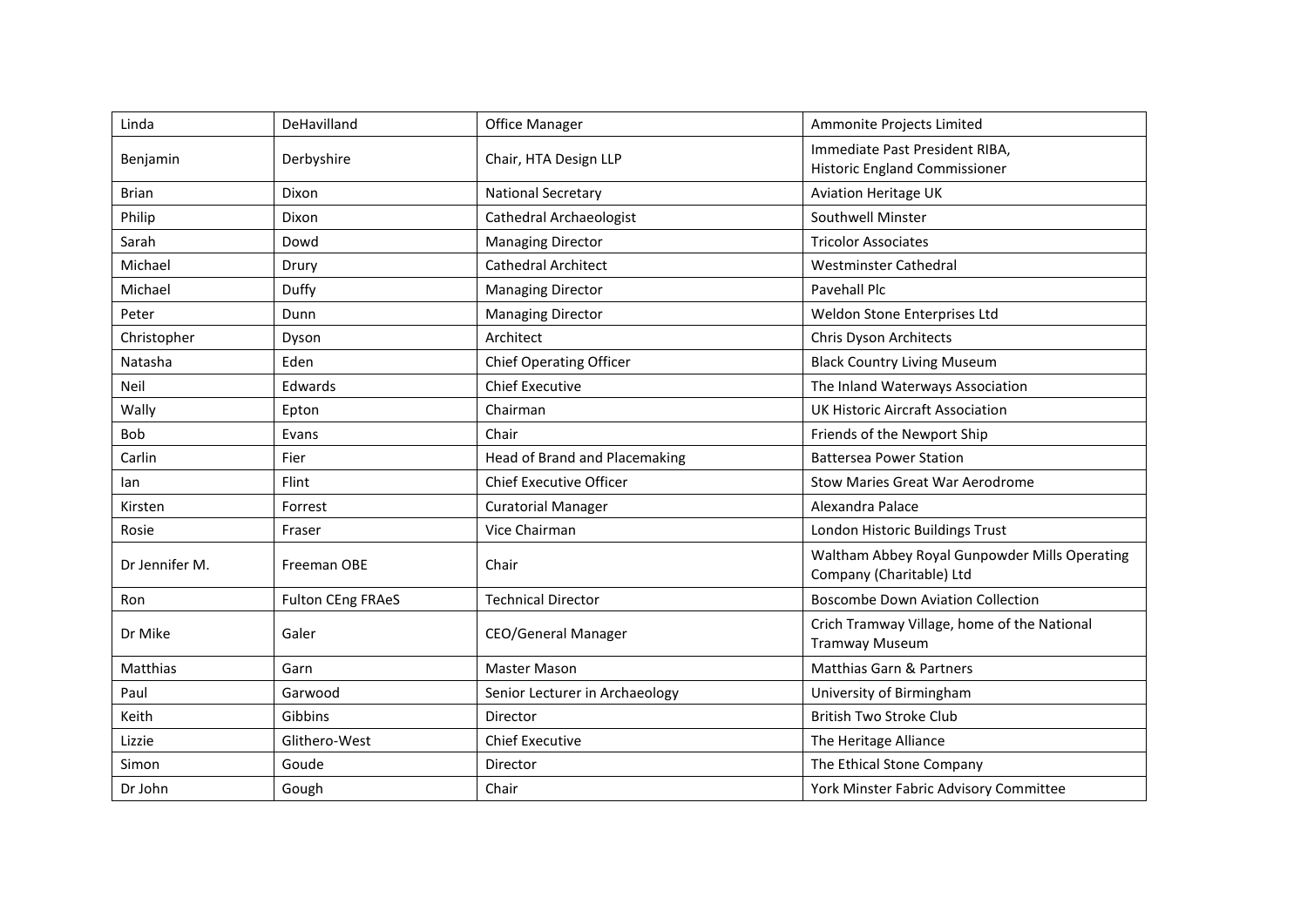| Richard                     | Griffiths    | Architect for Ragged School Museum | <b>Richard Griffiths Architects</b>              |
|-----------------------------|--------------|------------------------------------|--------------------------------------------------|
| Niall                       | Hammond      | Vice Chair                         | Friends of the Stockton & Darlington Railway CIO |
| Matthew                     | Hawker       | Director of Mining                 | The Bath Stone Group Limited                     |
| Giles                       | Heap         | <b>Managing Director</b>           | <b>CED Stone Group</b>                           |
| Christopher                 | Heaps        | Chairman                           | Helston Railway Preservation Society             |
| Prof Simon                  | Heffer       | Historian                          | <b>Buckingham University</b>                     |
| Helen                       | Hewitt       | <b>Chief Executive</b>             | <b>British Woodworking Federation</b>            |
| Dr Mike                     | Heyworth MBE | Freelance consultant               | Heyworth Heritage                                |
| Rod                         | Hill         | <b>Group Operations Director</b>   | Architectural Stone                              |
| Professor John              | Hines        | Professor of Archaeology           | Cardiff University                               |
| James                       | Hooper       | <b>UK Director</b>                 | Global Heritage Fund                             |
| Anne                        | Hughes       | Chair                              | Vintage Aircraft Club                            |
| Cath                        | Hume         | <b>CEO</b>                         | <b>AMA</b>                                       |
| Kurt                        | Janson       | Director                           | <b>Tourism Alliance</b>                          |
| Andrew                      | Jardine      | Trustee                            | <b>Historic Houses Foundation</b>                |
| The Very Revd Dr<br>Jeffrey | John         | Dean                               | <b>St Albans Cathedral</b>                       |
| Gavin                       | Johns        | Chairman                           | Swanage Railway                                  |
| Richard                     | Jones        | Senior Lecturer in Archaeology     | Glasgow University                               |
| Jonathan                    | Jones-Pratt  | Chairman                           | West Somerset Railway                            |
| Jane                        | Kennedy      | <b>Cathedral Architect</b>         | <b>Purcell Architecture</b>                      |
| Robert                      | Kilgour      | Hon Chair                          | <b>Cathedral Architects Association</b>          |
| Mary                        | King         | Chair                              | Shropshire Parks and Gardens Trust               |
| Florian                     | Kirchertz    | <b>Managing Director</b>           | London Stone Conservation Ltd                    |
| Faith                       | Kitchen      | <b>Heritage Director</b>           | <b>Ecclesiastical Insurance</b>                  |
| Simon                       | Knight, DL   | Chairman                           | <b>Sussex Heritage Trust</b>                     |
| Naomi                       | Korn         | <b>Managing Director</b>           | Naomi Korn Associates                            |
| Scilla                      | Latham       | <b>Company Secretary</b>           | <b>Norfolk Churches Trust</b>                    |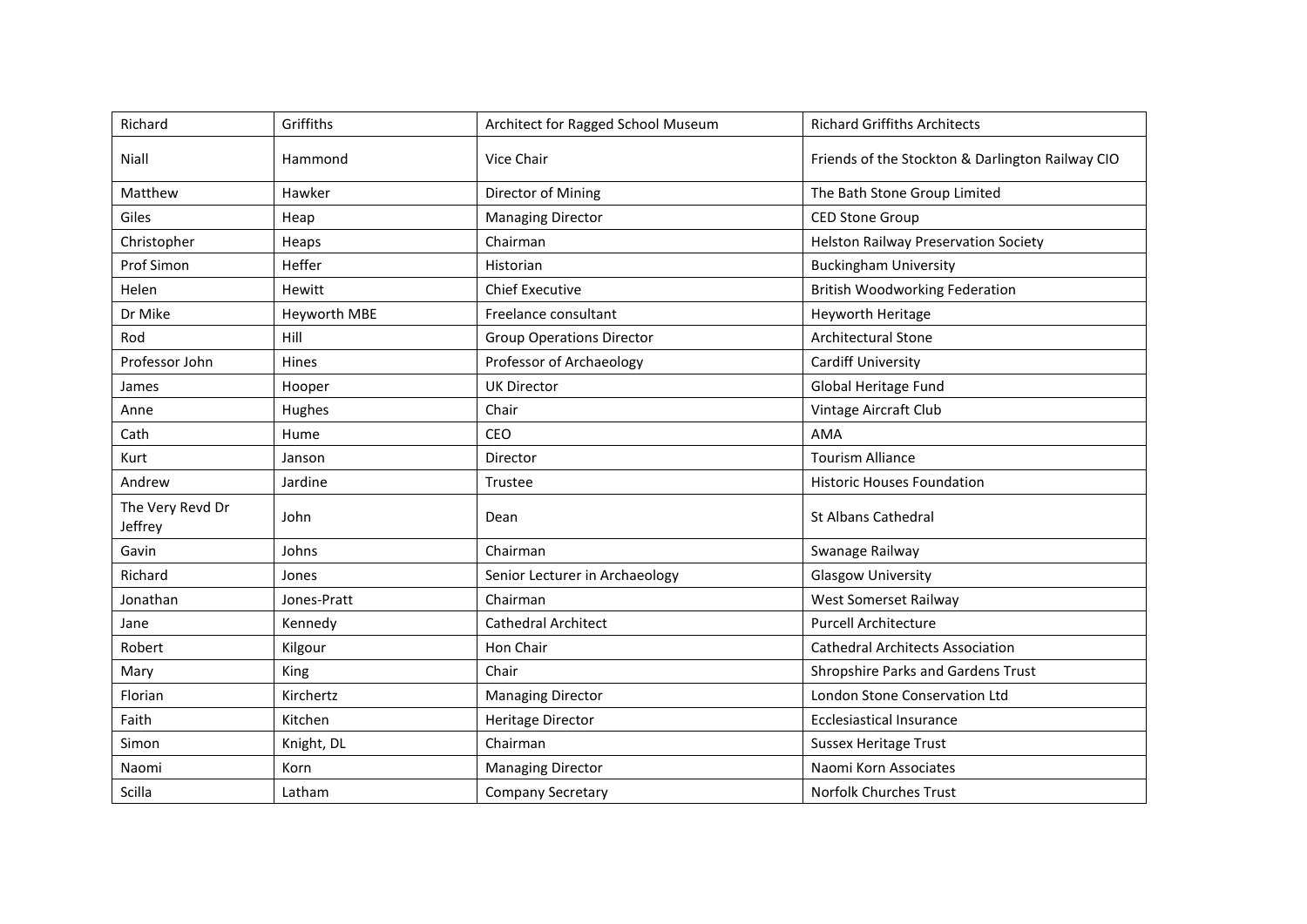| John A     | Lawson                     | Chair                                | Association of Local Government Archaeological<br>Officers: UK (ALGAO:UK) |
|------------|----------------------------|--------------------------------------|---------------------------------------------------------------------------|
| Dr James   | Lewis                      | Contributory International Professor | Author & Broadcaster                                                      |
| Dr Julian  | Litten                     | Chair                                | <b>Building Crafts &amp; Conservation Foundation</b>                      |
| Nigel      | Llewellyn                  | Chair                                | National Heritage Science Forum                                           |
| Garry      | Lloyd                      | <b>Company Director</b>              | Lloyd & Smith Limited                                                     |
| Richard    | Lord Faulkner of Worcester | President                            | Heritage Railway Association                                              |
| Jonathan   | Louth                      | St George's RC Cathedral Architect   | Jonathan Louth Architects                                                 |
| Michael    | Lunch                      | Trustee                              | <b>National Transport Trust</b>                                           |
| John       | Maddison                   | Trustee                              | <b>Norfolk Churches Trust</b>                                             |
| Dr Richard | Madgwick                   | Archaeology lecturer                 | Cardiff University                                                        |
| Simon      | Malam                      | Chair                                | AABC Register of Architects Accredited in Building<br>Conservation        |
| Luke       | March                      | Chairman                             | <b>National Churches Trust</b>                                            |
| Caroline   | <b>Marcus</b>              | Chair                                | GEM Group for Education in Museums                                        |
| Simon      | Marsh                      | Chairman                             | Kent and East Sussex Railway                                              |
| Judith     | Martin                     | Trustee                              | Heritage Trust Network                                                    |
| Ronald     | McAllister                 | <b>Company Director</b>              | <b>McAllister Masonry Ltd</b>                                             |
| Lady       | McAlpine                   | President                            | <b>Transport Trust</b>                                                    |
| David      | McDonald                   | Chair                                | Institute of Historic Building Conservation                               |
| Beth       | McHattie                   | Trustee                              | <b>Churches Conservation Trust</b>                                        |
| Sue        | Medway                     | Director                             | Chelsea Physic Garden                                                     |
| Ankur      | Mehra                      | <b>Managing Director</b>             | <b>Strata Stones Ltd</b>                                                  |
| Hugh       | Merrell                    | <b>Managing Director</b>             | Merrell Publishers Ltd                                                    |
| Jim        | Mitchell                   | Chair                                | Association for Heritage Interpretation                                   |
| Jamie      | Moore                      | <b>Managing Director</b>             | Recclesia Ltd                                                             |
| David      | Morgan                     | Chairman                             | Maritime Heritage Trust                                                   |
| Rachel     | Morley                     | Director                             | Friends of Friendless Churches                                            |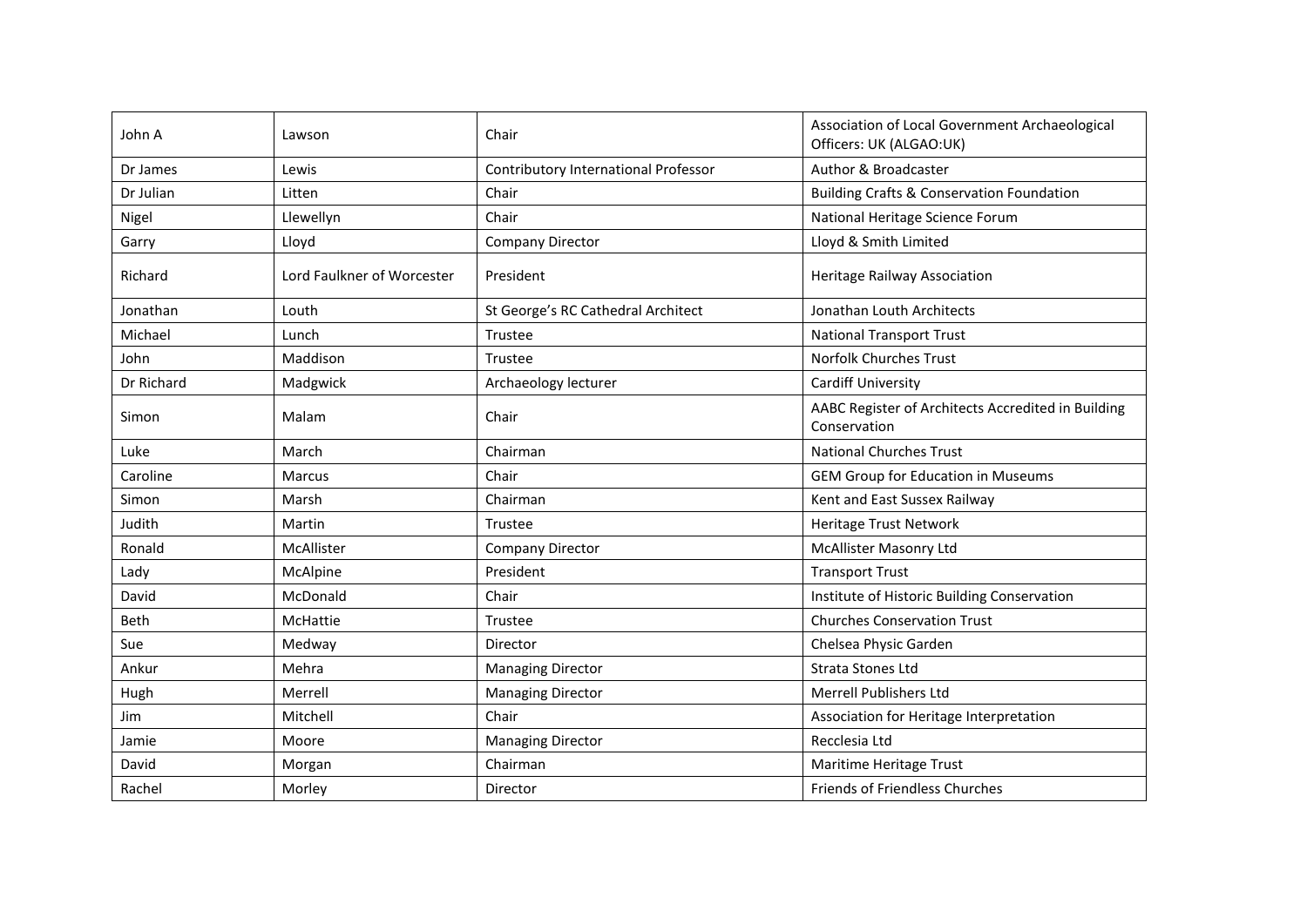| Robert               | Moye                 | Chair                             | <b>Ragged School Museum</b>                                       |
|----------------------|----------------------|-----------------------------------|-------------------------------------------------------------------|
| Barry                | Munday Dip Arch RIBA | Trustee                           | Temple Bar Trust                                                  |
| Peter                | Murray               | Chairman                          | New London Architecture                                           |
| Jeremy               | Musson               | Editor                            | The Victorian Magazine                                            |
| Camilla              | Nichol               | <b>Chief Executive</b>            | United Kingdom Antarctic Heritage Trust                           |
| Prof. Paul T.        | Nicholson            | Chair                             | <b>Cardiff University</b>                                         |
| Stephanie            | <b>Norris</b>        | Architect                         | <b>Stephanie Norris Architects</b>                                |
| Jenny                | Nunn                 | CEO                               | Seaton Tramway                                                    |
| Steve                | Oates                | <b>Chief Executive</b>            | Heritage Railway Association                                      |
| Peter                | Ovenstone            | Vice-Chairman                     | ABTEM Assoc of British Transport & Engineering<br><b>Museums</b>  |
| Valerie              | Owen Le Vaillant OBE | Master                            | Worshipful Company of Chartered Architects                        |
| <b>Prof Alastair</b> | Owens                | Trustee                           | Ragged School Museum                                              |
| Marcus               | Paine                | President                         | Stone federation GB                                               |
| Tracey               | Parkinson            | <b>General Manager</b>            | East Lancashire Railway                                           |
| Richard              | Pavlou               | <b>Managing Director</b>          | <b>Stone Technical Services Ltd</b>                               |
| Rick                 | Peacock-Edwards      | Past President                    | UK Historic Aircraft Association                                  |
| Oliver               | Pearcey              | Chair                             | Kew Bridge Engines Trust                                          |
| Hannah               | Phillip              | Programme Director                | Gibbons 300, Grinling Gibbons Society                             |
| Effie                | Photos-Jones         | Director                          | Scottish Analytical Services for Art & Archaeology,<br>Glasgow    |
| Dr Robert            | Pleming              | Chairman                          | <b>Aviation Heritage UK</b>                                       |
| Prof. Joshua         | Pollard              | Academic archaeologist            | University of Southampton                                         |
| John                 | Prevc                | Principal                         | <b>HOK</b>                                                        |
| Chris                | Price                | General Manager and Vice-chairman | North Yorkshire Moors Railway and Heritage<br>Railway Association |
| David                | Price                | Secretary to Trustees             | <b>Historic Houses Foundation</b>                                 |
| Delisia              | Price                | Chair                             | Tin Tabernacle London NW6                                         |
| Luke                 | Purser               | Co-founder & director             | Hawkwood International                                            |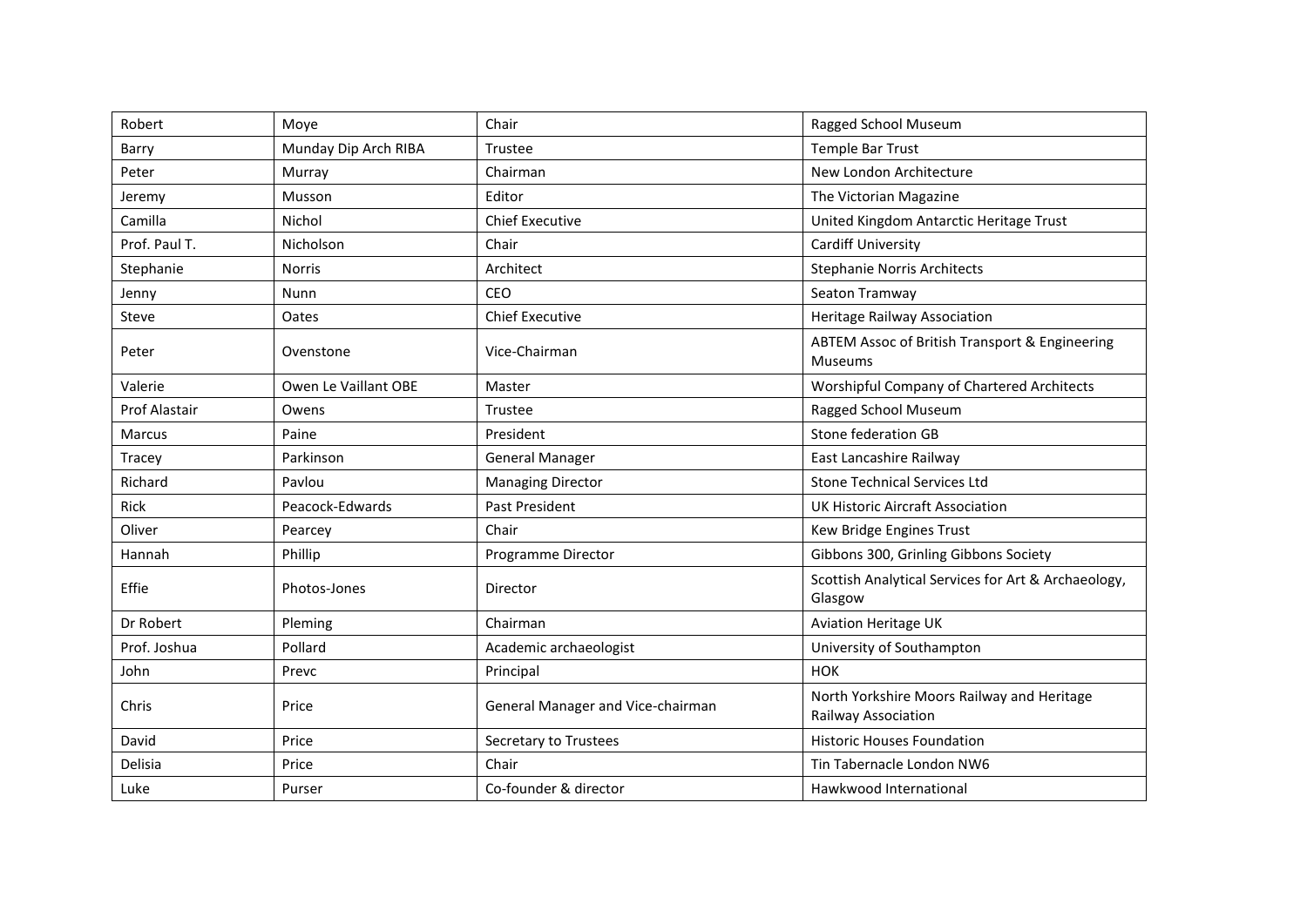| Geoffrey     | Purves              | Trustee                         | <b>Temple Bar Trust</b>                               |
|--------------|---------------------|---------------------------------|-------------------------------------------------------|
| Elfan Ap     | Rees                | Chair                           | <b>Helicopter Museum</b>                              |
| Graeme       | Renton RIBA AABC    | President                       | EASA                                                  |
| David        | Roberts             | Archaeology lecturer            | <b>Cardiff University</b>                             |
| John         | Robertson           | Director                        | John Robertson Architects                             |
| John         | Rushworth           | <b>Managing Director</b>        | Restore London Limited                                |
| John         | Russell             | <b>Managing Director</b>        | Mather and Ellis Ltd                                  |
| Alireza      | Sagharchi RIBA FRSA | Principal                       | Stanhope Gate Architecture                            |
| lan          | Salisbury           | <b>Cathedral Architect</b>      | Leicester                                             |
| Florian      | Schweizer           | <b>CEO</b>                      | The Arts Society                                      |
| Kim          | Shaw                | <b>Acting General Manager</b>   | Nene Valley Railway                                   |
| <b>Brian</b> | Simpson             | Chairman                        | Heritage Railway Association                          |
| Dana         | Skelley             | Chair                           | The Brunel Museum                                     |
| Martin       | Slader              | <b>Finance Director</b>         | Lynton & Lynmouth Cliff Railway                       |
| William Jack | Snape               | Specialist Registrar            | The Royal Institute of British Architects             |
| Dr Nicola    | Stacey              | Director                        | Heritage of London Trust                              |
| Mary-Alice   | <b>Stack</b>        | <b>Chief Executive</b>          | <b>Creative United</b>                                |
| Martin       | Stancliffe          | Chair                           | York Consortium for Conservation and<br>Craftsmanship |
| Sarah        | Staniforth          | <b>President Emeritus</b>       | International Institute for Conservation              |
| Louise       | Stewart             | CEO                             | Alexandra Park and Palace Charitable Trust            |
| Neville      | Taylor              | Trustee                         | The Cinema Theatre Association                        |
| Dominic      | Taylor-Lane         | Founder & MD                    | Assoc of Heritage Engineers                           |
| Louise       | Thomas              | <b>Executive Director</b>       | <b>Historic Towns and Villages Forum</b>              |
| Luke         | Tozer               | Director                        | Pitman Tozer Architects Ltd                           |
| Rachel       | Tranter             | Director                        | <b>GEM Group for Education in Museums</b>             |
| Holly        | Trusted             | Honorary Senior Research Fellow | Pau and Albert Museum                                 |
| Steve        | Turner              | <b>Managing Director</b>        | Amarestone                                            |
| Sir Brian    | Unwin               | Chair                           | <b>British Napoleonic Bicentenary Trust</b>           |